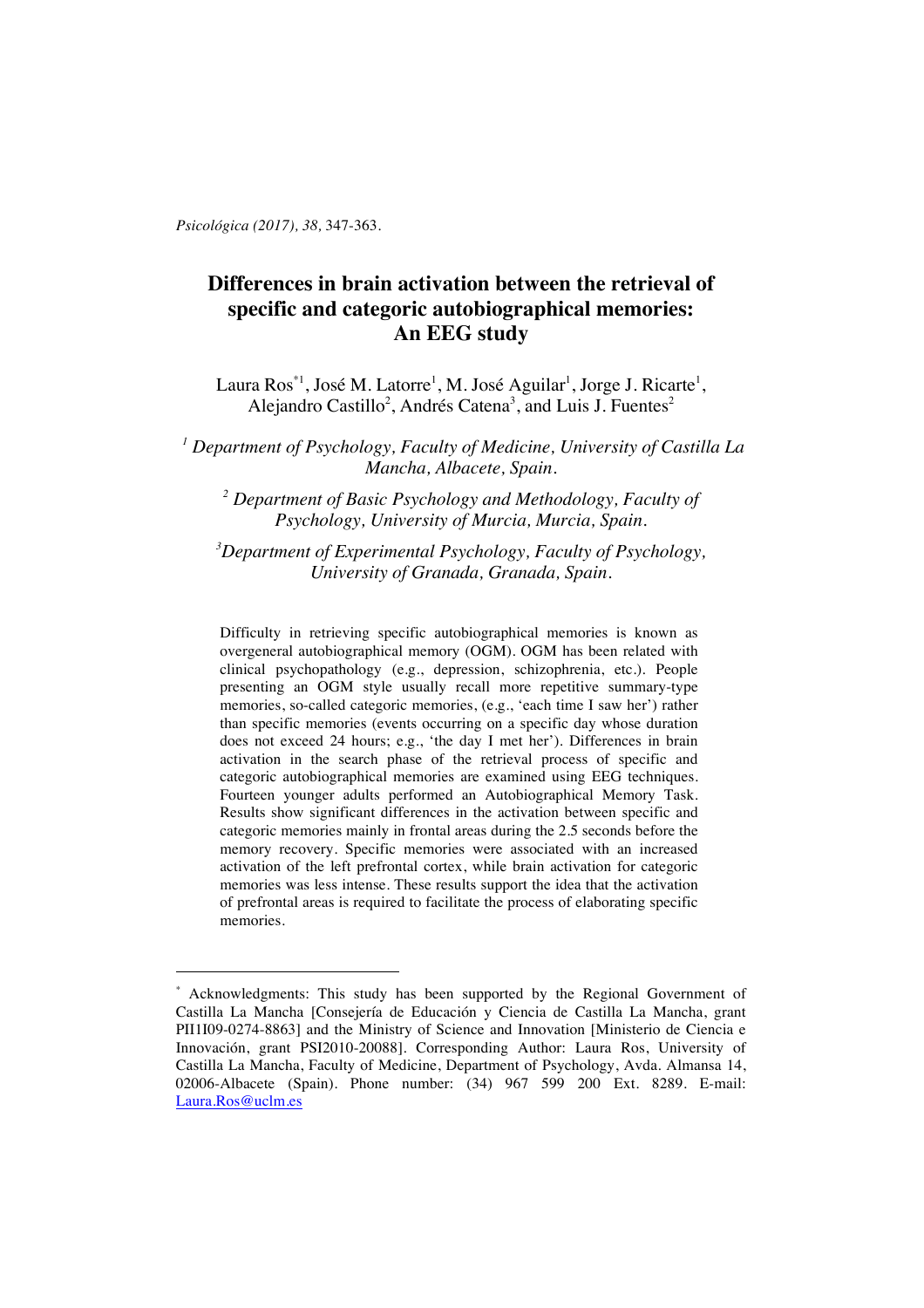### *348 L. Ros, et al.*

Autobiographical memory (AM) is the type of memory associated with the retrieval of specific episodes from an individual's past life. AM includes both general knowledge (e.g., "I lived in Spain in 2001"), and specific knowledge referring to a single event experienced at a particular time and place (e.g., "My wedding day was very happy"). This knowledge is arranged in a top-down hierarchical structure: general memories are located at the top and specific memories emerge as an individual moves down the hierarchy (Conway, 2005; Williams et al., 2007). AM is traditionally categorized into three levels of specificity: 1) lifetime periods (abstract knowledge about oneself during a given period of time); 2) general memories, which can be categoric (events repeated during a certain period), or extended (events that last more than one day); and 3) specific memories (events occurring at a particular place and time that last less than one day) (Conway & Pleydell-Pearce, 2000).

In the field of AM, numerous studies have been conducted on the phenomenon known as overgeneral autobiographical memory (OGM; for reviews see Griffith et al., 2012; Williams et al., 2007). OGM refers to the inability to retrieve specific memories, recalling, instead, general memories. A number of studies have identified factors that may be associated with reduced memory specificity. For example, people with emotional disorders (for a review see Williams et al., 2007) or older adults (Piolino et al., 2006; Ros, Latorre, & Serrano, 2010) may find it difficult to retrieve specific memories, increasing the proportion of general memories recalled. They specifically tend to retrieve more categoric memories (general memories referred to events stored in categories such as people, places or activities, for example, "When I had lunch with my husband").

Although most of the work in this field has been focused on a behavioral level, several studies have explored the neural correlates of general and specific memories through functional magnetic resonance imaging (fMRI; Addis, McIntosh, Moscovitch, Crawley, & McAndrews, 2004; Ford, Addis, & Giovanello, 2011; Holland, Addis, & Kensinger, 2011; Levine et al., 2004) and positron emission tomography (PET; Maguire & Mummery, 1999).These studies show an increase of medial and dorsolateral prefrontal activity during specific memory retrieval (Ford et al., 2011; Holland et al., 2011; Levine et al., 2004; Maguire & Mummery, 1999). These results suggest that the prefrontal cortex (PFC) could be essential for the retrieval of specific events. Increased activity in regions of the medial temporal lobes has also been identified (Ford et al., 2011; Holland et al., 2011; Levine et al., 2004; Maguire & Mummery, 1999), as well as associations with areas such as the precuneus (Addis et al., 2004) and retrosplenial cortex (Levine et al., 2004).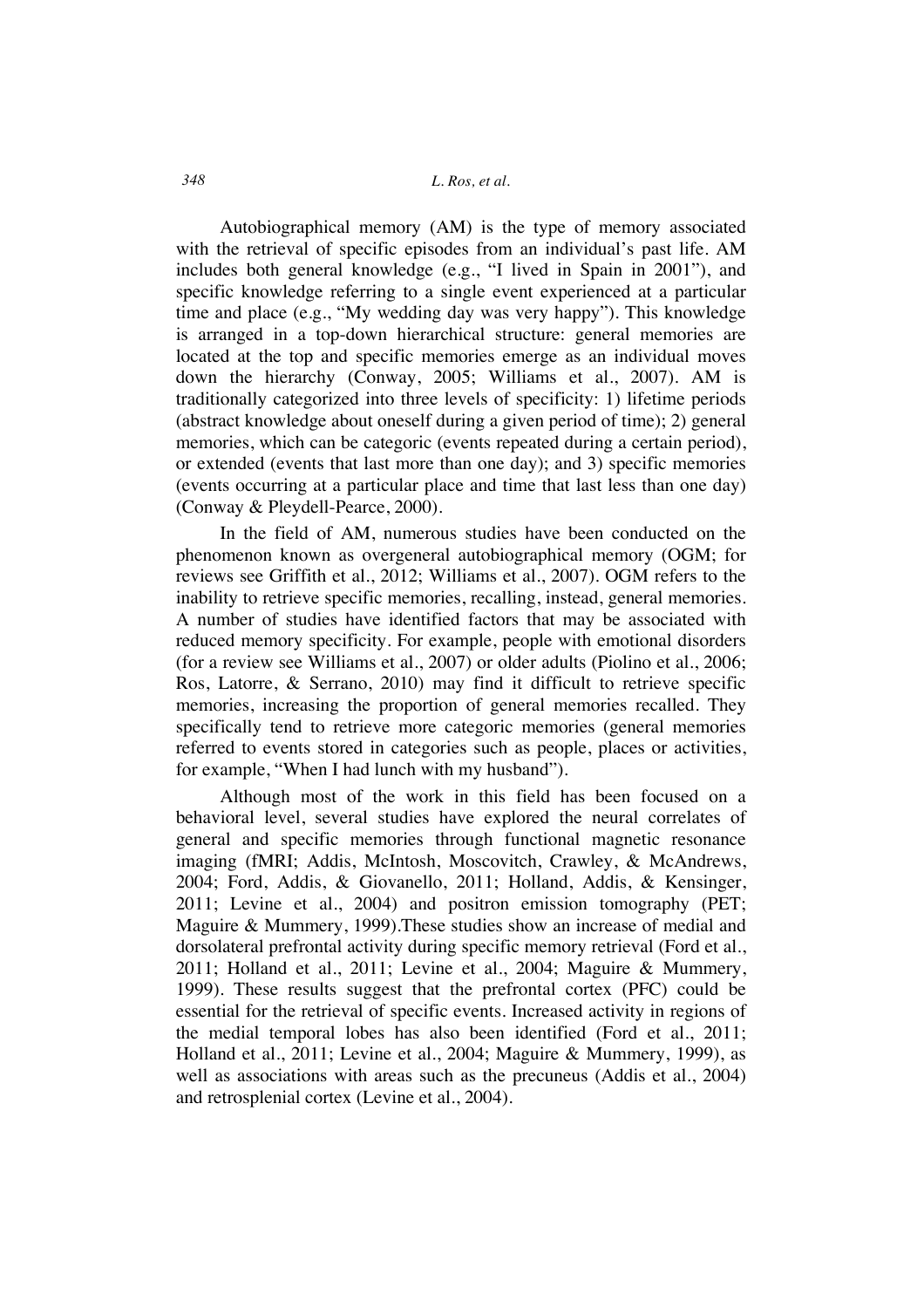These studies differ in the methodology used to generate the autobiographical memories. Some have used interviews prior to the scanner to obtain autobiographical memories and subsequently, these memories were repeated or generated through short titles or words during the scanner session (Addis et al., 2004; Maguire & Mummery, 1999). In the study by Levine et al. (2004), participants recorded daily events for several months and listened to their own recordings at the follow-up session. However, the main problem with this type of procedures is that the use of recordings or cue words provided previously by the participant may eliminate or truncate the search for an autobiographical memory at the time of assessment (Cabeza & St. Jacques, 2007).That is, the use of "personalized" cues could eliminate the search phase of the retrieval process (the initial acquisition of the memory), maintaining only the elaboration phase (remembering the event in detail).The studies conducted by Ford et al. (2011) and Holland et al. (2011) solve this problem by not using cues derived from the participant to obtain the memory. This enables the analysis of the search phase in the retrieval of the memory. Specifically, Ford et al. (2011) used music in the form of popular songs as a cue to generate the memory while Holland et al. (2011) used a series of cue words with a neutral emotional valence. Regardless of whether the cues are "personalized", other features of the cue can affect the memory process. For example, Uzer, Lee and Brown (2012) found that object cues (e.g., automobile) elicit more direct retrieval than emotional cues (e.g., shy) in autobiographical memory tasks.

Most of these studies have compared specific memories with general memories, without differentiating between categoric and extended memories. OGM, however, seems to be principally related to an increase in categoric memories and a decrease in specific memories (Williams et al., 2007). For this reason, it would be interesting to verify whether the differences found between general and the specific memories are maintained or modified when categoric and specific memories are compared.

Although neuroimaging techniques are accurate in identifying the brain regions that are activated during an activity or cognitive process, they are less accurate in providing information on the exact moment in which cerebral changes take place during a certain process. Nevertheless, despite their lower spatial resolution, EEG techniques present a better temporal resolution capacity (Conway, Pleydell-Pearce, Whitecross, & Sharpe, 2002). Studies using EEG techniques in AM show that the construction of autobiographical memories is associated with increased activation of the left prefrontal cortex (Conway, Pleydell-Pearce, & Whitecross, 2001; Conway, Pleydell-Pearce, Whitecross, & Sharpe, 2003). However, to our knowledge,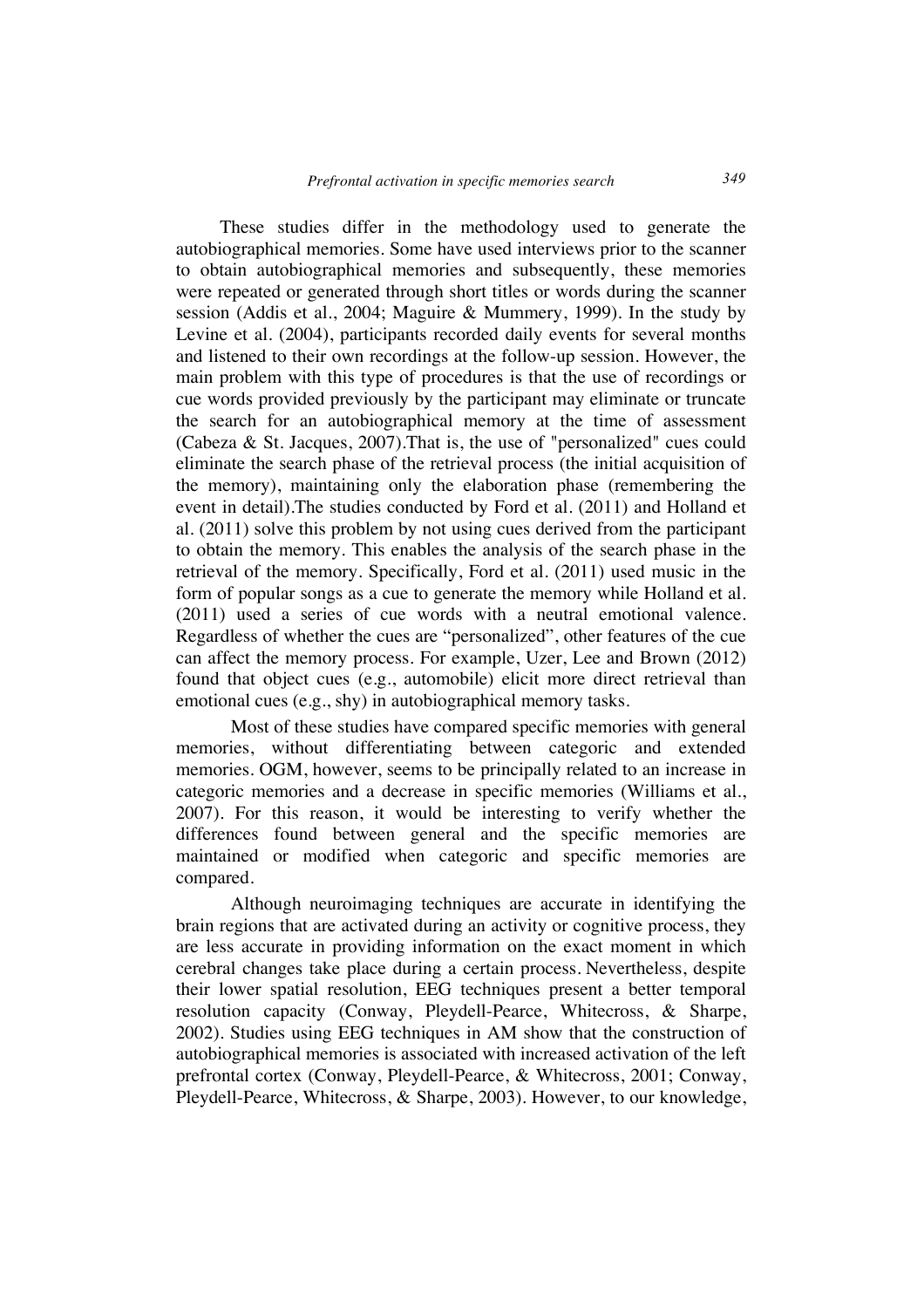no studies have been published on differences in brain functioning for categoric and specific memories using these methods.

The main aim of this work is to study the differences in brain activation in the search phase of the retrieval process of specific and categoric memories using EEG techniques, since, as Conway (2005) suggests, the neural differences in the retrieval of general and specific autobiographical memories will be especially evident in the construction phase of the memory retrieval process. In this study, we have used the Autobiographical Memory Test (AMT; Williams & Broadbent, 1986). The AMT is the task most commonly used to assess specificity of autobiographical memories (for a review see Griffith et al., 2012). In the AMT, participants are presented with a series of cue words (usually both positive and negative cue words), for which they are asked to produce a specific memory (e.g., any autobiographical event lasting less than a day). Generally, the memories provided are then coded according to their level of specificity: memories referring to periods measured in seconds, minutes and hours and lasting less than 24 hours are coded as specific memories (e.g., "my wedding day"); memories referring to an extended period are coded as extended memories (e.g., "when I was at school"); and memories referring to a whole class of events generally stored in categories such as persons, places, or activities are coded as categoric memories (e.g. "every argument with my husband"). In this study, we have modified the original task instructions. Thus, in order to generate both categoric and specific autobiographical memories, participants are not provided with guidelines in relation to the type of the autobiographical memory they must produce. This design makes it possible to examine the differences in activity prior to the access to specific or categoric memories.

Williams and Hollan (1981) state that autobiographical memory retrieval is a reiterative process comprising three phases: a) finding a context: establishing criteria to verify the memory and a semantic cue to enable the memory search; b) search: the semantic cue triggers the search for possible memories, accessing first the general event level and then moving down to the specific event level; and c) verification: memories retrieved are compared with the verification criteria. If the criteria are met, the search ends and the information accessed is utilized to generate the memory. If the criteria are not met, the cycle is repeated reiteratively until the memory is retrieved. Several authors suggest this memory process is controlled by central executive processes located in networks in the frontal cortex (Conway, 1996). Thus, deficits in executive functions could limit the successful retrieval of specific memories (Conway & Pleydell-Pearce, 2000). These authors state that the retrieval of specific memories requires,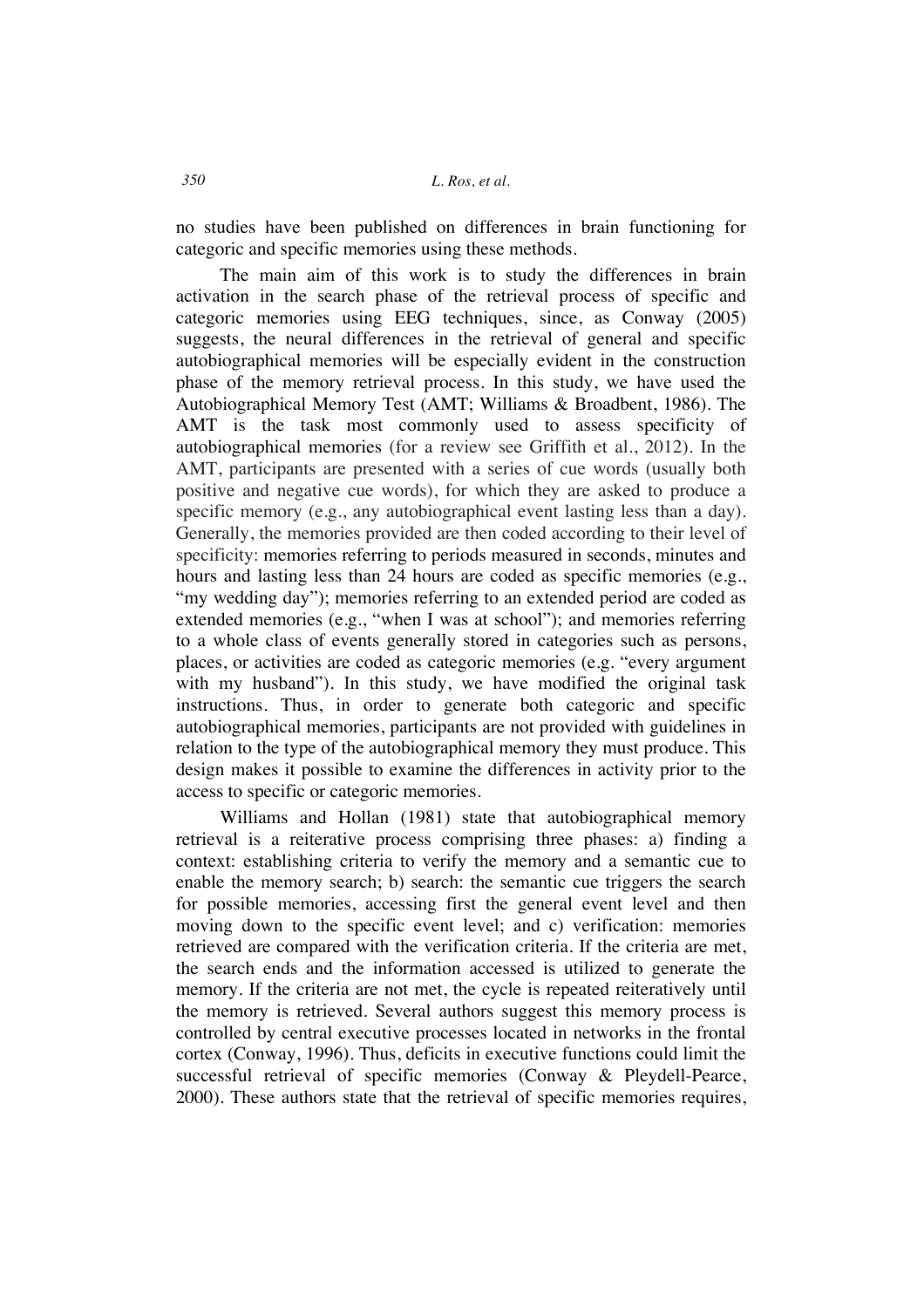on one hand, processing capacity to set up a retrieval model and to compare it with retrieved information, and on the other, capacity to inhibit information that is irrelevant to the memory being sought. Different studies have found associations between the level of executive function and OGM (e.g., Piolino et al., 2010; Ros et al., 2010; see Sumner 2012 for a revision). For this reason, we specifically expect to find that, in the seconds prior to memory recall, prefrontal regions associated with search and retrieval of memories are more activated during the construction of specific memories than during that of categorical memories.

### **METHOD**

Participants. Fourteen students of Psychology at the University of Murcia participated in this study (13 female;  $M = 22.07$  years,  $SD = 3.67$ years; range =18-29 years). Three participants were subsequently excluded from the analyses: the first one for not remembering any specific memory; the second one for an excess of artifacts in their EEG data after the filtering of EEG data; and the third because their activation patron was significantly different from that of the other participants. Thus, the final sample comprised 11 participants (11 female;  $M = 22.18$  years,  $SD = 3.60$  years; range = 18-29 years). All the participants were right-handers and had no history of psychiatric, neurological, or learning disorders.

This study was approved by the local ethical committee.

**Stimuli.** A total of 70 words with a high degree of familiarity were selected from the software "Buscapalabras"(B-Pal; Davis & Perea, 2005). B-Pal is the Spanish version of the program N-Watch in English language (Davis, 2005). This program contains 31,491 words in Spanish and is designed to be used in research, allowing to select words according to their familiarity and emotional valence. The words selected show a level of familiarity higher than 5 (1-7), and they were chosen according to their emotional valence: 35 negative words and 35 positive words (see Appendix A).

#### *Autobiographical Memory Task*

The task is a version of the original Autobiographical Memory Task (AMT; Williams & Broadbent, 1986), which is commonly used to evaluate OGM. The task consists in presenting cue words to participants who are asked to retrieve an autobiographical memory in response to them. Unlike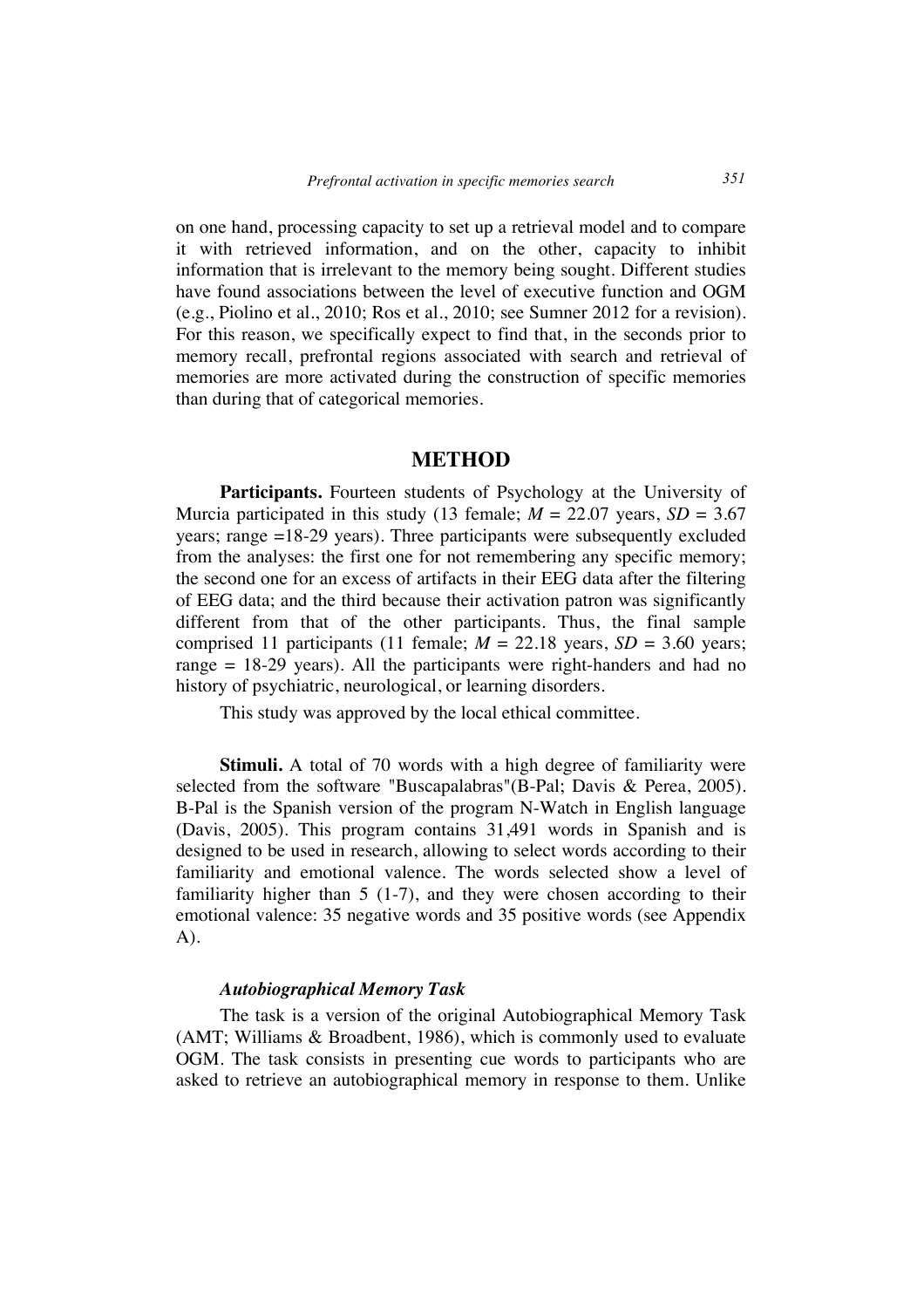the original AMT, in this version participants were not instructed to remember specific events. The participants could recall any type of autobiographical memory, that is, something that they had lived or experienced personally.

The participants performed the AMT sitting in front of a 19" screen placed at a distance of 70 cm. First, the instructions were explained clearly and they received four practice cue words to ensure correct understanding. During practice, any possible doubts about the task were resolved. At the end of the practice trials, the task was initiated. In the task, each cue word was presented individually and remained on the screen for 3 seconds. Once participants had retrieved an autobiographical memory from the cue word, they pressed a button on the computer mouse with the index fingers of both hands (bimanual response), in order to control laterality. After pressing the button, they were asked to continue thinking about the memory. After 7.5 seconds, the participant had to describe verbally the event recalled. This was followed by a rest period (see Figure 1). There was no time-limit for participants to describe their memories. Finally, when the participant was ready, they clicked on the mouse and the following cue word appeared on the screen. If the person was unable to generate a memory after 30 seconds, the task went on to the next cue word.

The memories retrieved were recorded with the participants' consent and, subsequently, were coded by two independent researchers on the basis of their specificity. An inter-rater agreement of 85 % was obtained. According to our main objective, only specific and categoric memories were included in the final analysis.

### **EEG recording**

Electroencephalographic data were recorded using Ag/AgCl electrodes located in an elastic electrode cap, at 28 locations according to the International 10-20 system co-ordinates (see Figure 2). All scalp electrodes were referred to mastoids. Vertical and horizontal electrooculograms (VEOG and HEOG) were recorded from electrodes located below the right eye and at the outer canthi. Data were digitized at a rate of 1000 Hz in all channels and a band pass filter 0.1-20 Hz was applied. Impedance levels were < 5 kOhm, and all measurements were referenced to the ground electrode (AFz electrode). Horizontal eye-movements (HEOG) and blinking (VEOG) were controlled and corrected using Least Mean Square algorithm (LMS) implemented in EEGLAB Matlab toolbox available at http://sccn.ucsd.edu/eeglab. After applying this procedure and baseline correction using the whole segment, all trials on which any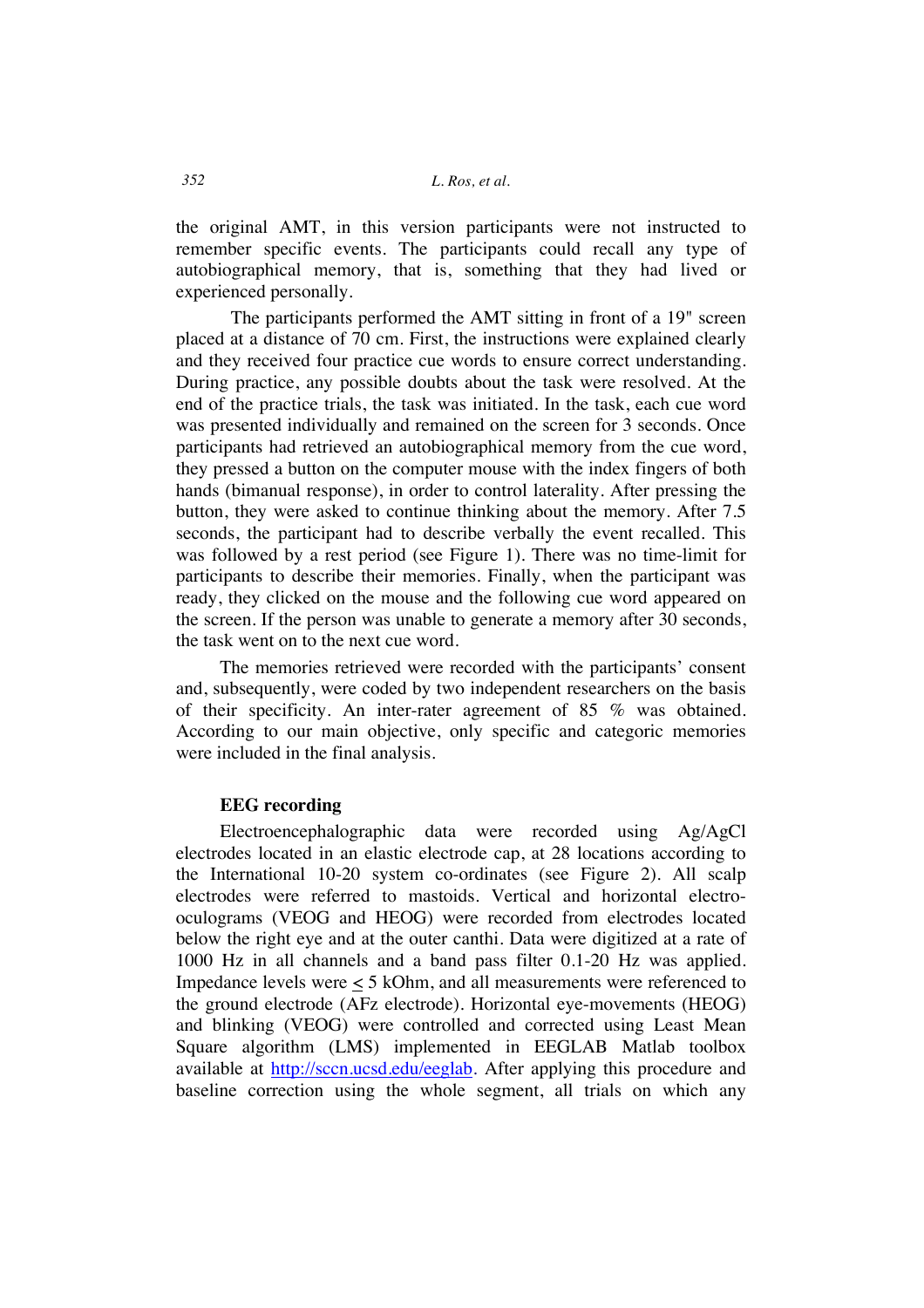electrode displayed a shift greater than  $+ 75 \mu$ V were discarded from the analysis as a contaminated artifact. So, the final number of trials was reduced from 183 to 149 specific memories and from 215 to 174 categoric memories. Before statistical analyses of the data, the recording was resampled to 250 Hz.



**Figure 1. Schema of the experimental procedure.**

Taking into account that the memories generated from the different cue words often present different latencies, and considering that the differences in brain activation probably took place some moments before the retrieval of the memory, analyses were performed with the records obtained during the 2.5 seconds prior to the production of the memory, that is, when the participant performed the bimanual response. Grand averages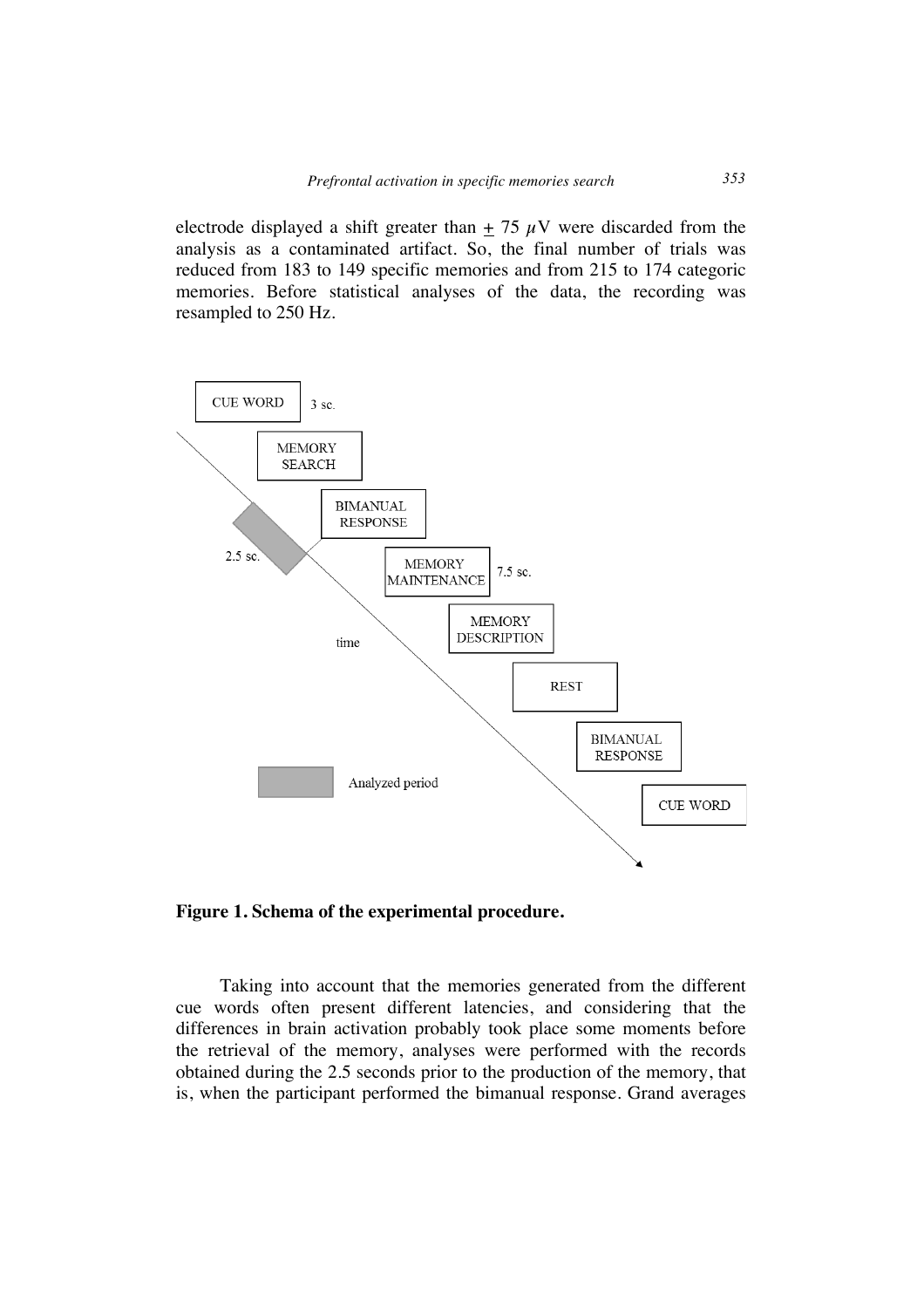were performed for each epoch in each type of memory and electrode. The mean amplitudes of this period were calculated to perform the different comparisons.

**Procedure.** The sessions took place individually. Each session lasted approximately two hours. The participant first signed the informed consent form, after which the experimenter placed the cap on the participant's head and verified the correct functioning of the electrodes. The participant then performed the Autobiographical Memory Task. At the end, of the experiment, participants were rewarded with an extra point that could be used to increase their grade in any subject in their degree.

**Data analysis.** Statistical analysis was conducted using the SPSS 19.0 software. First, Wilcoxon signed-rank tests were performed to determine whether there were any significant differences in the latency time and in the number of memories according to memory type (specific vs categorical).

For the EEG data analyses, several electrodes were clustered based on their location. There were thus six clusters: FL (Frontal region – Left hemisphere): Fp1, AF3, F3, F5, F7; FR (Frontal region – Right hemisphere): Fp2, AF4, F4, F6, F8; CL (Central region – Left hemisphere): FC5, C3, CP5; CR (Central region – Right hemisphere): FC6, C4, CP6; PL (Posterior region – Left hemisphere): P3, PO7, O1; PR (Posterior region – Right hemisphere): P4, PO8, O2. A repeated measures ANOVA (6 electrode regions x 2 type of memories) and post hoc Bonferroni tests were performed to analyze whether there were significant differences in brain activation depending on memory type. Effect sizes were also estimated using partial squared eta  $(\eta^2)$  coefficients.

### **RESULTS**

#### **Behavioral data**

Using the Wilcoxon signed-rank test, no significant differences were found  $(p > .05)$  between the number of specific and categorical memories retrieved by the subjects during the task ( $M = 13.55$ ,  $SD = 6.55$ , and  $M =$ 15.82,  $SD = 10.08$ , respectively) nor in the latencies for each memory type  $(M = 9.07$  seconds,  $SD = 5.36$  in specific memories, and  $M = 7.72$  seconds, *SD* = 3.97 in categorical memories).

Analyzing the number of specific and categorical separately for each cue word type (positive vs negative), we found that negative cue words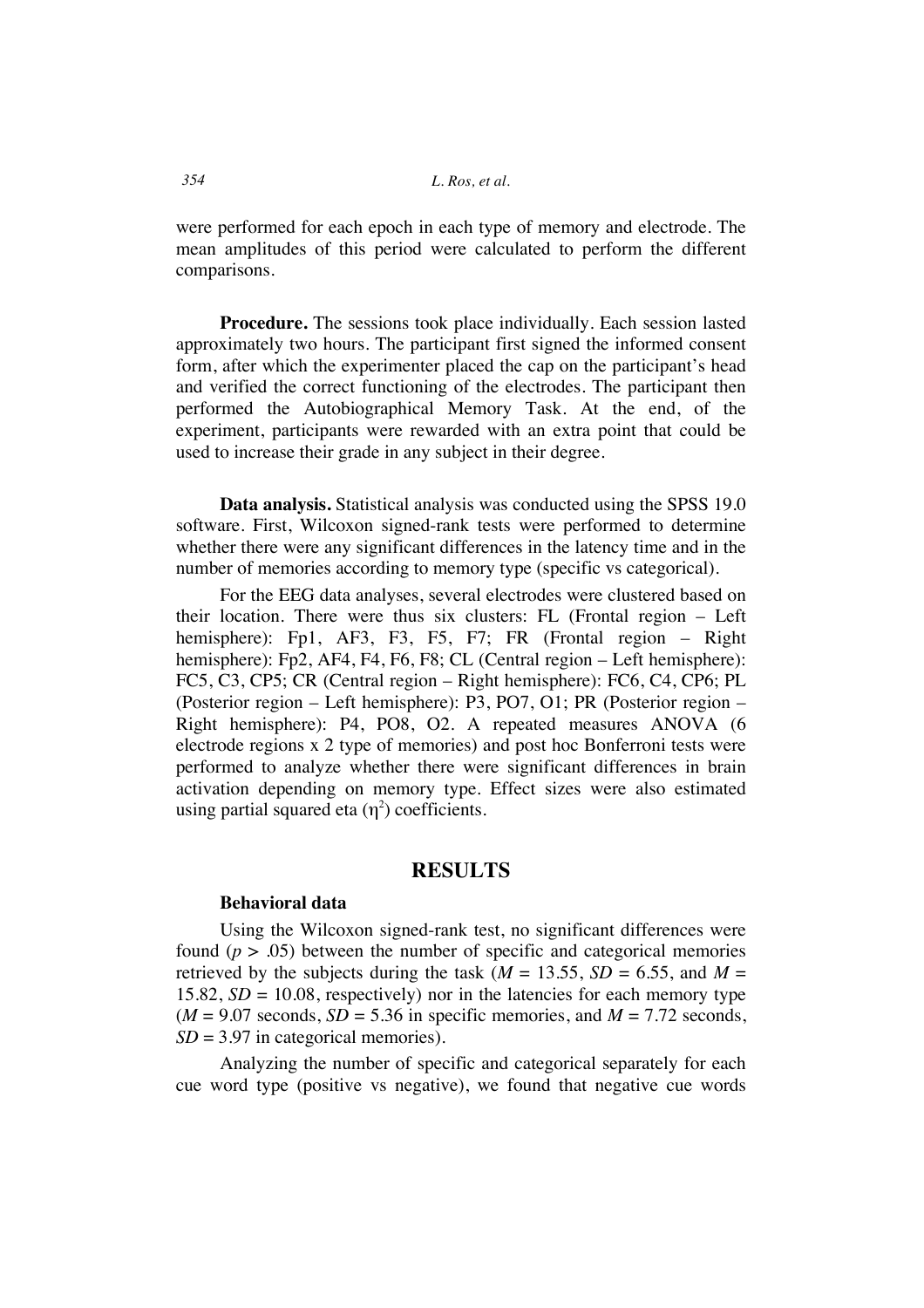generated more specific memories than positive cue words  $(M = 5.17, SD =$ 3.92, and  $M = 8.38$ ,  $SD = 3.38$ , for positive and negative cues respectively;  $Z = -2.67$ ,  $p = .008$ ), but we found no statistical differences in the number of categoric memories obtained from positive and negative cue words  $(M =$ 8.60,  $SD = 5.73$ , and  $M = 7.21$ ,  $SD = 4.52$ , for positive and negative cues respectively;  $Z = -0.1.85$ ,  $p = 0.064$ .

#### **EEG data**

The results show significant differences in the activation of the different memory types, mainly in both frontal regions and in the right central region during 2.5 seconds prior to the retrieval of memory (bimanual response) (see Table 1). A repeated measures ANOVA (Memory [2] x Region [6]) shows a significant Memory effect  $(F(1,10) = 6.13; p = .033;$ partial  $\eta^2$  = 0.38). Post hoc Bonferroni test results found higher positive activation for specific memories than for categoric memories ( $B= 0.69$ ;  $p=$ .033).

| Amplitude<br>μv | Specific<br>M(SD) | Categorical<br>M(SD) |
|-----------------|-------------------|----------------------|
|                 |                   |                      |
| FL              | 1.06(1.09)        | $-0.0003(1.15)$      |
| FR.             | 1.40(1.33)        | 0.16(1.2)            |
| CL              | 1.17(1.66)        | 0.08(1.18)           |
| <b>CR</b>       | 0.89(1.21)        | 0.28(1.10)           |
| PL              | 0.29(0.64)        | 0.18(0.36)           |
| PR              | 0.07(0.57)        | $-0.01(0.54)$        |

**Table 1. Means and (standard deviations) for the amplitude of the EEG signal in each cerebral region according to the type of memory.**

*Note*. FL = Frontal region – Left hemisphere; FR = Frontal region – Right hemisphere; CL  $=$  Central region – Left hemisphere; CR = Central region – Right hemisphere; PL = Posterior region – Left hemisphere; PR = Posterior region – Right hemisphere.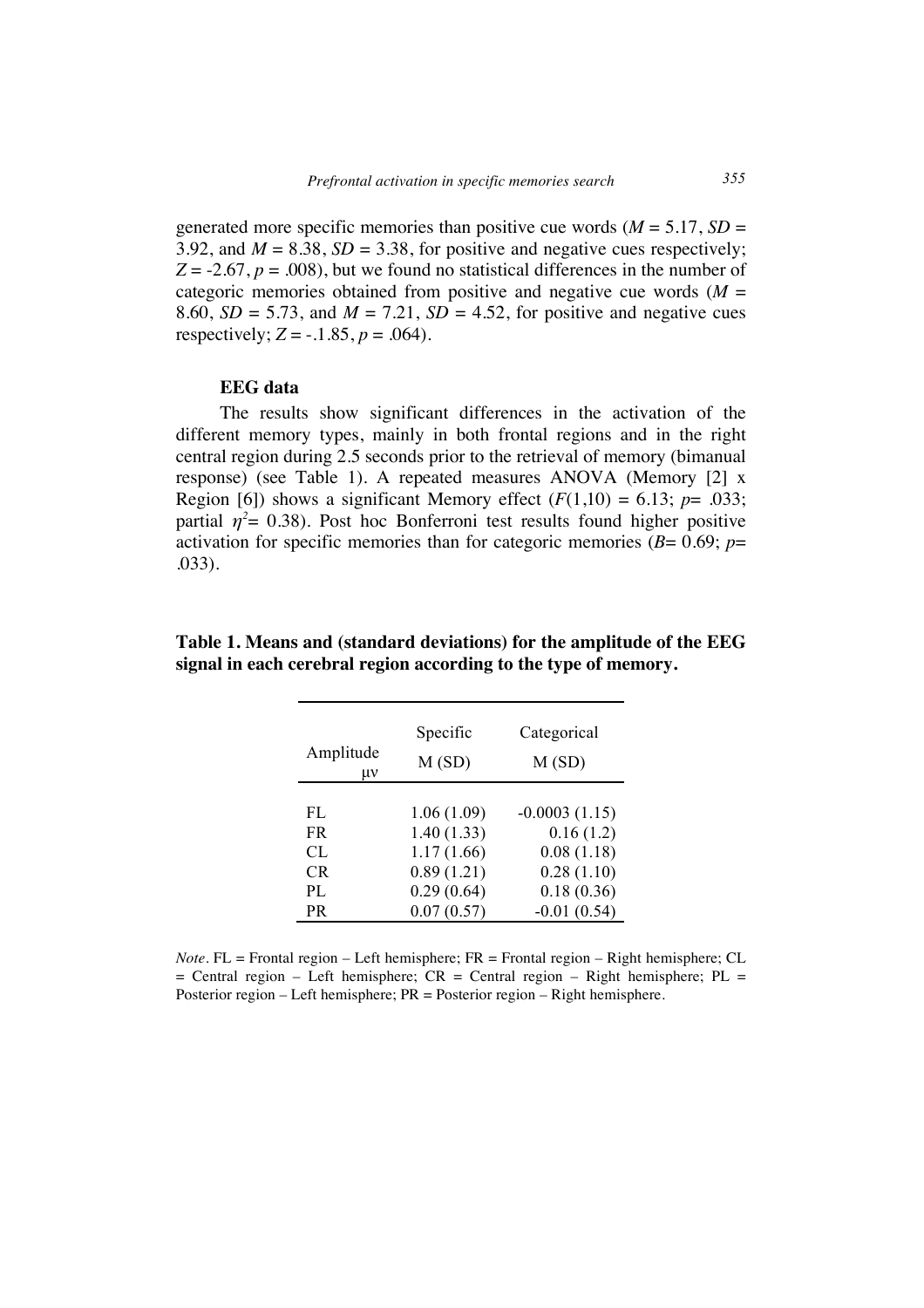*356 L. Ros, et al.*

Finally, although the interaction Memory x Region was not statistically significant  $(F(5,50) = 1.45; p = .247;$  partial  $\eta^2 = 0.13$ ), post hoc Bonferroni test results suggest that there is a higher positive activation for specific memories than for categoric memories in the following regions: FL (*B*= 1.05; *p*= .020), FR (*B*= 0.1.24; *p*= .032), and CR (*B*= 0.61; *p*= .011) (See Figure 2).



*Note*. FL = Frontal region – Left hemisphere; FR = Frontal region – Right hemisphere; CR = Central region – Right hemisphere.

# **Figure 2. Location of electrode groups and significant differences between categoric and specific memories during access to autobiographical memory.**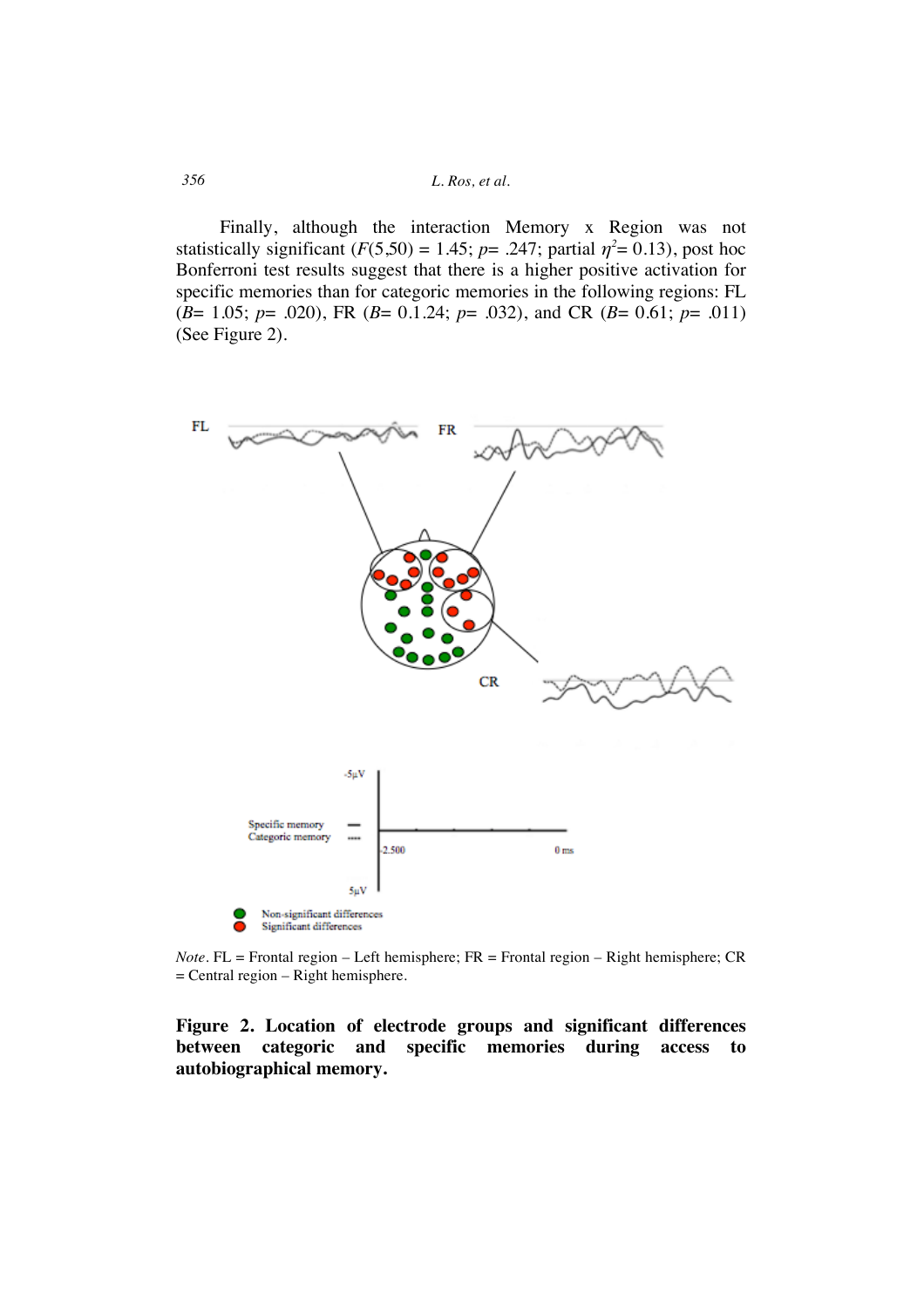# **DISCUSSION**

Although most of the studies examining the neural correlates of AM have focused on the comparison between specific and general memories, various studies indicate that OGM relates mainly to an increase in categoric memories and a decrease in specific memories, and this pattern of remembering would influence the development and maintenance of emotional disorders (Williams et al., 2007). For this reason, this work has focused specifically on assessing the changes in the EEG pattern during the access to specific and categoric memories. The results show that there are significant differences in the activation of the frontal and central right pericranial regions depending on the type of autobiographical memory recalled in the 2.5 second prior to the memory retrieval.

During the 2.5 seconds prior to memory retrieval, the specific memories seem to be associated with a higher cerebral activation than categoric memories. These differences are significant in both hemispheres of the frontal regions and in the central right pericranial region. These results seem to be in agreement with those found by Holland et al. (2011) in which the frontal activation is associated with the specificity of memories. Although autobiographical memory also involves temporal and parietal networks associated with episodic memory, the prefrontal processing seems to be more associated with personal information and the self (King, Hartley, Spiers, Maguire, & Burgess, 2005; Maguire & Frith, 2003; Piefke, Weiss, Zilles, Markowitsch, & Fink, 2003a; Summerfield, Hassabis, & Maguire, 2009). Thus, the frontal areas would be critical in the access to specific information and would allow the person to locate the memories and retrieve them in their temporal context. In this sense, the prefrontal cortex activity would be related to memory search and generative retrieval of AM (Botzung, Denkova, Ciuciu, Scheiber, & Manning, 2008; Cabeza & St. Jacques, 2007; St. Jacques, Kragel, & Rubin, 2011).

Several studies have also found associations between a greater activation of the left prefrontal cortex and the retrieval of experiences, and these associations have been considered a reflection of the so-called working self (Conway et al., 2001; Conway et al., 2003; Daselaar et al., 2008). For instance, St. Jacques et al. (2011) found an association between prefrontal cortex and the autobiographical self-referential retrieval, search processes and goal-directed processes. Andrews-Hanna, Reidler, Sepulcre, Poulin and Buckner (2010) also found that prefrontal areas were involved in the making of self-decisions. In the same line, Magno and Allan (2007) found activity changes within areas of the medial prefrontal lobe and medial posterior cingulate when the retrieval was associated with the self. Gilboa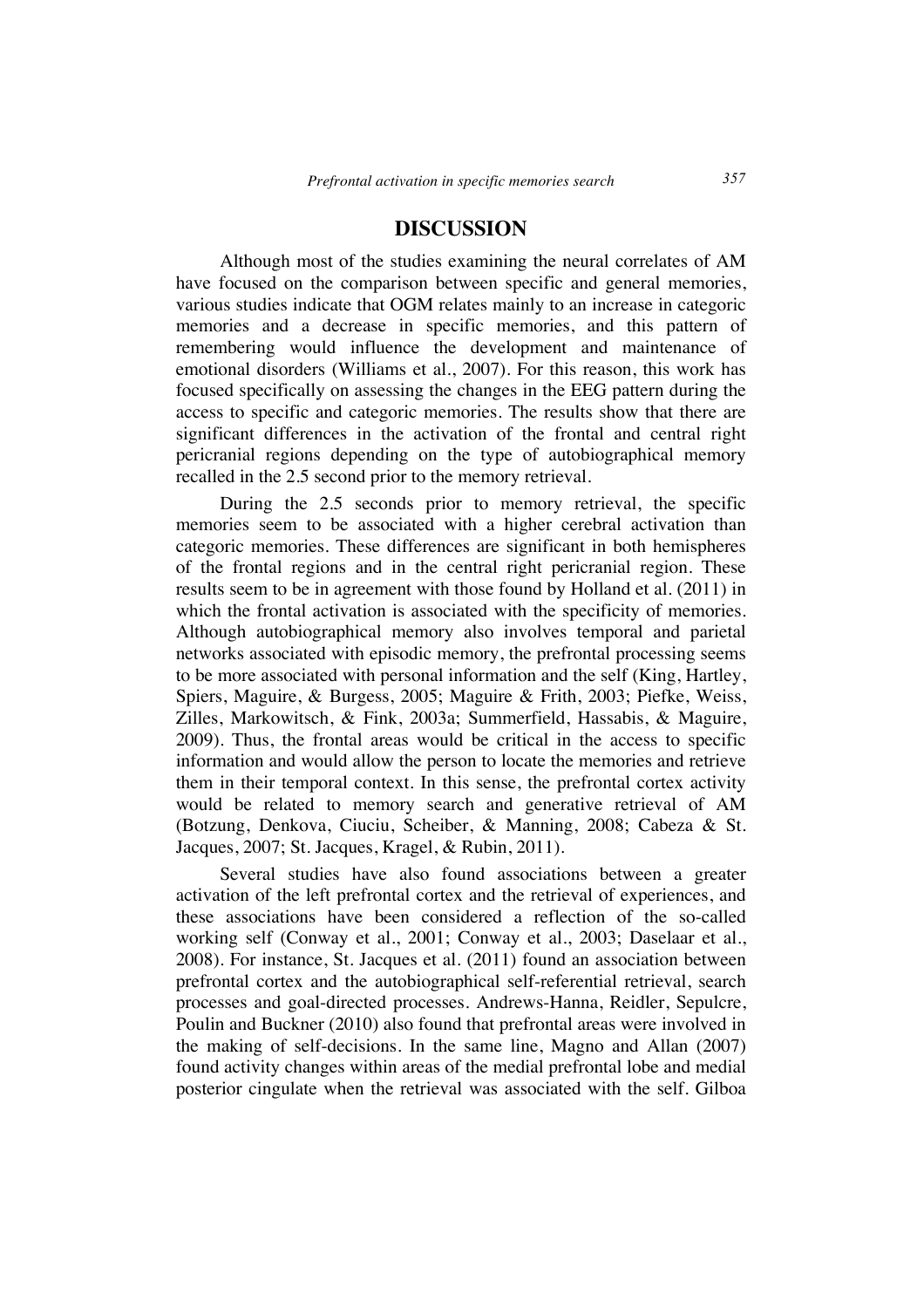(2004) suggests that the left prefrontal area is more associated with the processing of self-referential information. According to Conway & Pleydell-Pearce (2000), the working self is part of the control processes of the working memory and is related to the management and modification of the representations of the concepts about oneself in memory (self-schemas). Thus, individuals with high and low working memory abilities differ primarily on tasks that require self-initiated processing (Unsworth, 2009). Spillers and Unsworth (2011) suggest that people with low working memory capacity do not use contextual information to retrieve memories and show less control of their memory episodic search processes, using selfgenerated retrieval cues.

Numerous studies have demonstrated the activation of the prefrontal region in working memory tasks (Bor, Cumming, Scott, & Owen, 2004; Bor, Duncan, Wiseman, & Owen, 2003; D´Esposito et al., 1998; Owen, 2000). This could explain the differences in the activation of the frontal pericranial regions between specific and categoric memories, due to the cognitive effort performed by the subject, which is assumed to be higher in the access to specific memories. In fact, several authors have found a negative relationship between OGM and executive functioning (Dalgleish et al., 2007; Ros et al, 2010). Piolino et al. (2004) related the left sided prefrontal cortex activity to the complexity and effortfulness of tasks. According to Williams (2006), implementation of the executive processes is required to activate the search pattern of specific memories in AM. Thus, the executive processes are necessary to inhibit aspects irrelevant to the memory search and that can cause interference in the search for a specific memory (Dalgleish et al., 2007). In the same line, Ros et al. (2010) showed that working memory capacity is related positively to specific memories and negatively to categoric memories. In this regard, may be necessary to isolate the effort made by retrieval.

The most important limitation of this study is that all participants included in the final sample were women. One male participant was dropped from the analysis because his activation patron was significantly different from that of the other participants. In this sense, several studies have demonstrated a negative correlation between brain activity in women and men in cognitive tasks (Bell, Wilson, Wilma, Dave, & Silverstone, 2006; Jausovec & Jausovec, 2010; Piefke, Weiss, Zilles, Markowitsch, & Fink, 2003b). Nevertheless, this makes it difficult to generalize these results to a male population.

In summary, this study shows that, in the search and construction phase of the AM, memory specificity is associated with increased activation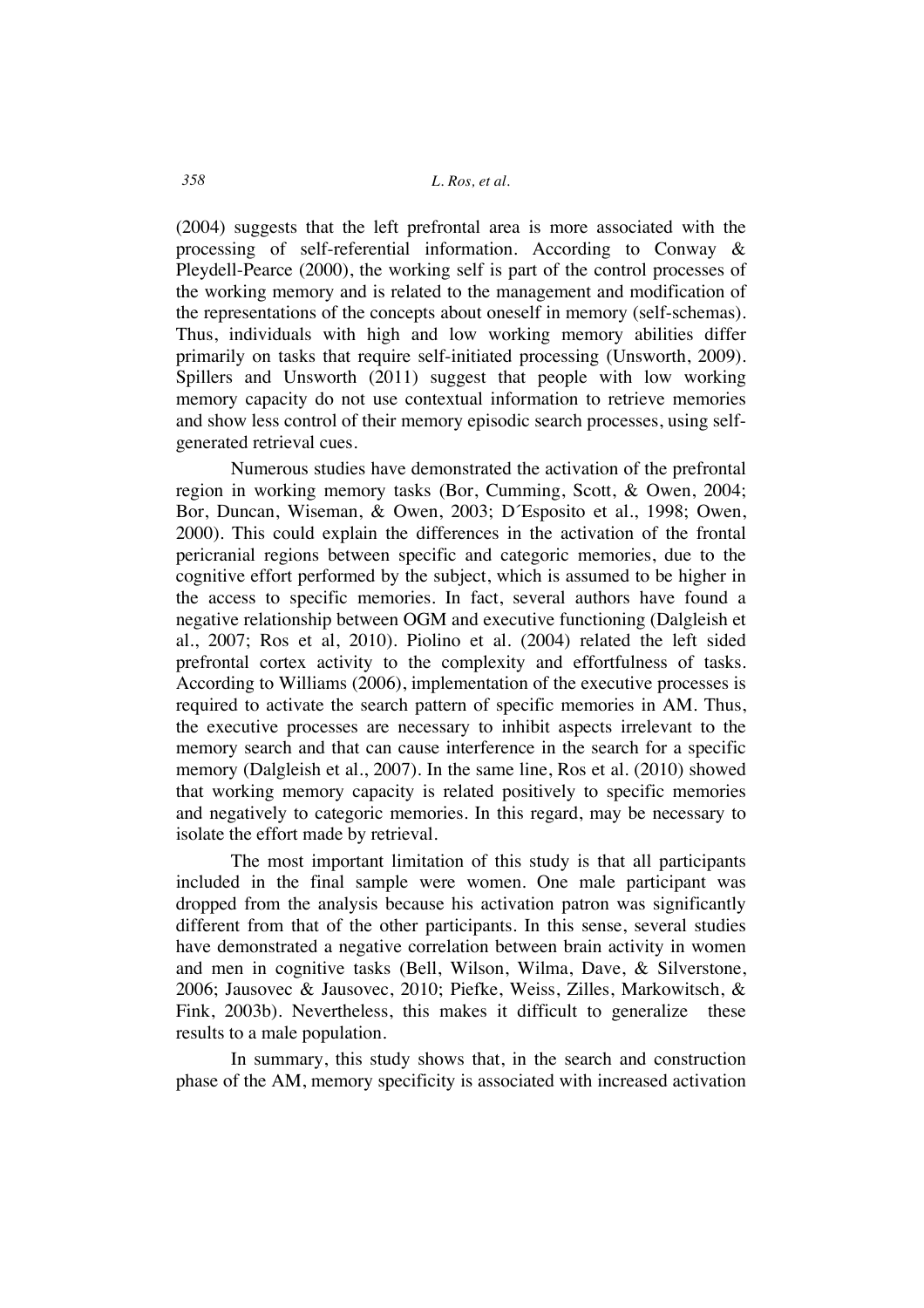of the left prefrontal cortex during the 2.5 seconds prior to memory recall, in comparison to categoric memories. Future studies are needed to examine whether these differences in the construction of the memory continue in the maintenance phase. In this sense, some authors suggest that during the maintenance of the memory the posterior regions (temporal and occipital) are activated because they provide the sensory and perceptual information for the memory (Cabeza & St. Jacques, 2007). Given that one of the main differences between specific and categoric memories is the existence of more sensory information in specific memories, the activation of these posterior areas would be expected to be greater in the case of specific events.

# **RESUMEN**

**Diferencias en la activación cerebral en la recuperación de recuerdos autobiográficos específicos y categóricos: Un estudio con EEG.** El recuerdo autobiográfico sobregeneralizado (OGM) es la dificultad para recuperar recuerdos autobiográficos específicos. La sobregeneralización está relacionada con la psicopatología clínica (e.g., depresión, esquizofrenia, etc.). Las personas que presentan un estilo de recuerdo sobregeneralizado normalmente recuerdan eventos de tipo repetitivo, denominados recuerdos categóricos (e.g., "cada vez que la veía"), en lugar de recuerdos específicos (eventos ocurridos en un día concreto cuya duración no excede las 24 horas; e.g., "el día que la conocí"). Utilizando técnicas de EEG, se examinan las diferencias existentes en la activación cerebral en la fase de búsqueda del proceso de recuperación de recuerdos autobiográficos específicos y categóricos. Catorce participantes llevaron a cabo una Tarea de Recuerdo Autobiográfico. Los resultados muestran diferencias significativas entre recuerdos específicos y categóricos en la activación cerebral, principalmente en las áreas frontales durante los 2.5 segundos previos a la recuperación del recuerdo. Concretamente, los recuerdos específicos están asociados a un aumento de la activación del córtex prefrontal izquierdo, mientras que la activación cerebral es menos intensa y más difusa en los recuerdos categóricos. Estos resultados apoyan la idea de que es necesaria la activación de las áreas prefrontales para facilitar el proceso de elaboración de los recuerdos específicos.

## **REFERENCES**

Addis, D. R., McIntosh, A. R., Moscovitch, M., Crawley, A. P., & McAndrews, M. P. (2004). Characterizing spatial and temporal features of autobiographicalmemory retrieval networks: A partial least squares approach. *Neuroimage, 23,* 1460–1471. doi:10.1016/j.neuroimage.2004.08.007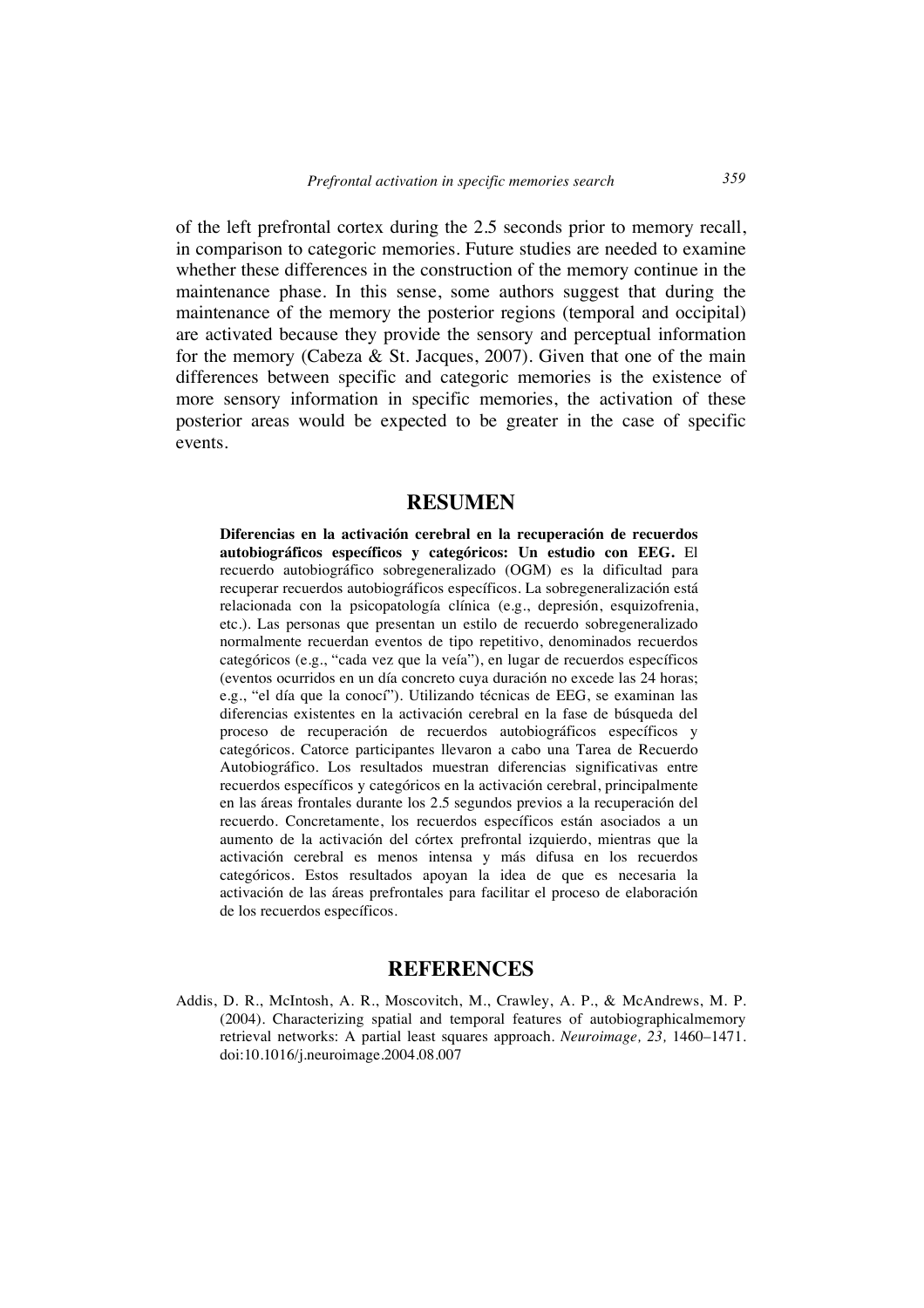- Andrews-Hanna, J. R., Reidler, J. S., Sepulcre, J., Poulin, R., & Buckner, R. L. (2010). Functional-anatomic fractionation of the brain's default network. *Neuron, 65*, 550- 562. doi: 10.1016/j.neuron.2010.02.005
- Bell, E. C., Willson, M. C., Wilman, A. H., Dave, S., & Silverstone, P. H. (2006). Males and females differ in brain activation during cognitive tasks. *Neuroimage, 30*, 529- 538. doi:10.1016/j.neuroimage.2005.09.049
- Bor, D., Cumming, N., Scott, C. E. M., & Owen, A. M. (2004). Prefrontal cortical involvement in encoding strategies, independent of stimulus modality. *European Journal of Neuroscience, 19,* 3365-3370.doi: 10.1111/j.1460-9568.2004.03438.x
- Bor, D., Duncan, J., Wiseman, R. J., & Owen, A. M. (2003). Encoding strategies dissociate prefrontal activity from working memory demand. *Neuron, 37,* 361-367.doi: 10.1016/S0896-6273(02)01171-6
- Botzung, A., Denkova, E., Ciuciu, P., Scheiber, C., & Manning, L. (2008). The neural bases of the constructive nature of autobiographical memories studied with a selfpaced fMRI design. *Memory, 16*, 351-363. doi: 10.1080/09658210801931222
- Cabeza, R., & St. Jacques, P. (2007). Functional neuroimaging of autobiographical memory. *Trends in Cognitive Sciences, 11*, 219-227. doi: 10.1016/j.tics.2007.02.005
- Conway, M. A. (1996). Failures of autobiographical remembering. In D. Herrmann, M. Johnson, C. McEvoy, C. Hertzog, & P. Hertel (Eds.), *Basic and applied memory: Theory in context*. (pp. 295-315). Hillsdale, NJ: Erlbaum.
- Conway, M. A. (2005). Memory and the Self. *Journal of Memory and Language, 53*, 594- 628. doi: 10.1016/j.jml.2005.08.005
- Conway, M. A., & Pleydell-Pearce, C. W. (2000). The construction of autobiographical memoriesin the self-memory system. *Psychological Review, 107*, 261–288.doi: 10.1037/0033-295X.107.2.261
- Conway, M. A., Pleydell-Pearce, C. W., & Whitecross, S. (2001). The neuroanatomy of autobiographical memory: A slow cortical potential study of autobiographical memory retrieval. *Journal of Memory and Language, 45*, 493-524. doi: 10.1006/jmla.2001.2781
- Conway, M. A., Pleydell-Pearce, C. W., Whitecross, S., & Sharpe, H. (2002). Brain imaging autobiographical memory. *The Psychology of Learning and Motivation, 41*, 229-263. doi: 10.1016/S0079-7421(02)80008-1
- Conway, M. A., Pleydell-Pearce, C. W., Whitecross, S., & Sharpe, H. (2003). Neurophysiological correlates of memory for experienced and imagined events. *Neuropsychologia, 41*, 334-340. doi: 10.1016/S0028-3932(02)00165-3
- Dalgleish, T., Williams, J. M. G., Golden, A. M., Perkins, N., Barrett, L. F., Barnard, P. J., et al. (2007). Reduced specificity of autobiographical memory and depression: The role of executive control. *Journal of Experimental Psychology: General, 136*, 23-42. doi: 10.1037/0096-3445.136.1.23
- Daselaar, S. M., Rice, H. J., Greenberg, D. L., Cabeza, R., LaBar, K. S., & Rubin, D. (2008). The spatiotemporal dynamics of autobiographical memory: Neural correlates of recall, emotional intensity, and reliving. *Cerebral Cortex, 18,* 217-229. doi: 10.1093/cercor/bhm048
- Davis, C. J. (2005). N-Watch: A program for deriving neighbourhood size and other psycholinguistic statistics. *Behavior Research Methods, 37*, 65-70.
- Davis, C.J., & Perea, M. (2005). A program for deriving orthographic and phonological neighborhood statistics and other psycholinguistic indices in Spanish. *Behavior Research Methods, 37,* 665-671.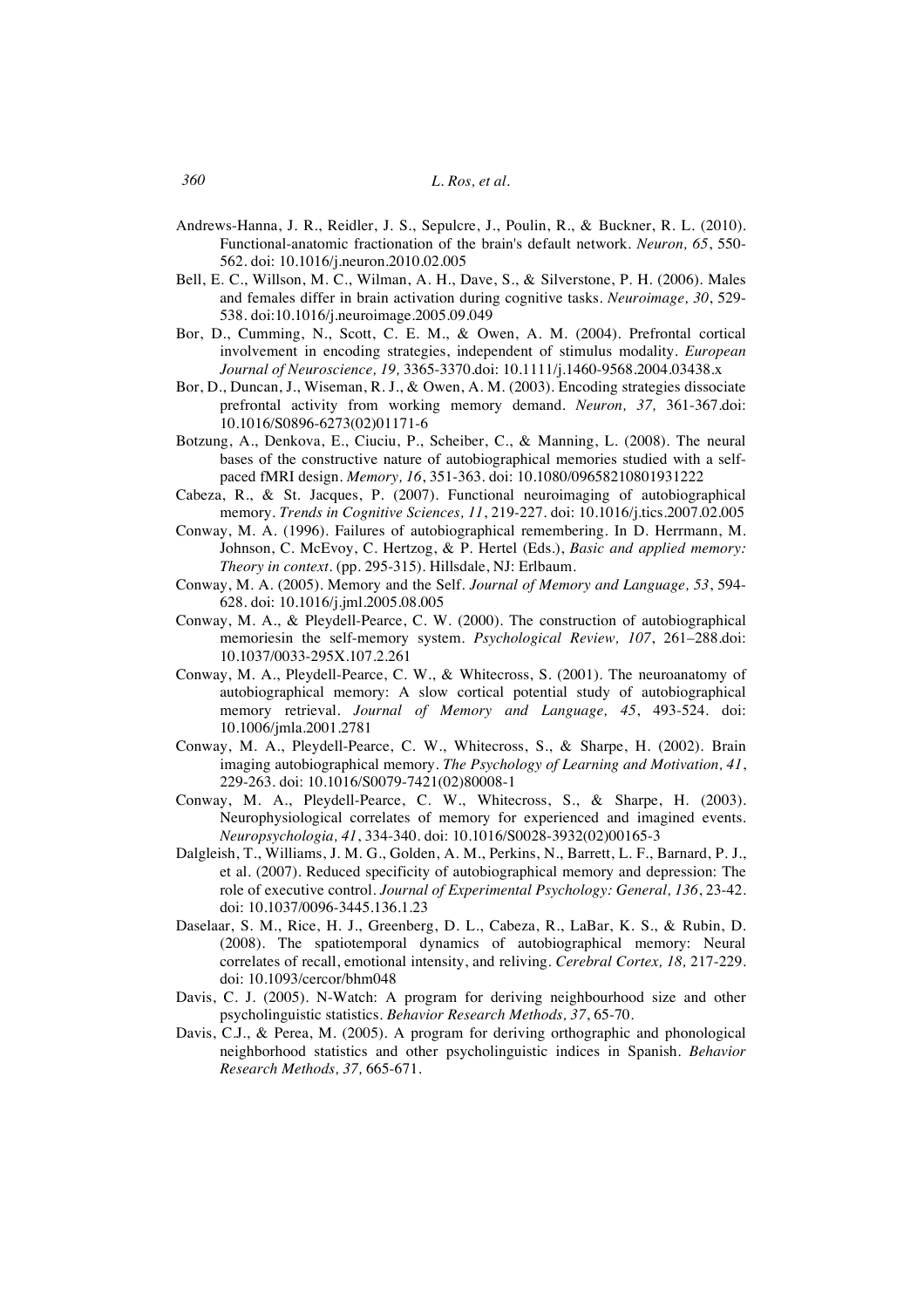- D´Esposito, M., Aguirre, G. K., Zarahn, E., Ballard, D., Shin, R. K., & Lease, J. (1998). Functional MRI studies of spatial and nonspatial working memory. *Cognitive Brain Research, 7,* 1-13. doi: 10.1016/S0926-6410(98)00004-4
- Ford, J. H., Addis, D. R., & Giovanello, K. S. (2011). Differential neural activity during search of specific and general autobiographical memories elicited by musical cues. *Neuropsychologia, 49,* 2514-2526. doi: 10.1016/j.neuropsychologia.2011.04.032
- Gilboa, A. (2004). Autobiographical and episodic memory one and the same? Evidence from prefrontal activation in neuroimaging studies. *Neuropsychologia, 42*, 1336- 1349. doi: 10.1016/j.neuropsychologia.2004.02.014
- Griffith, J. W., Sumner, J. A., Raes, F., Barnhofer, T., Debeer, E., & Hermans, D. (2012). Current psychometric and methodological issues in the measurement of overgeneral autobiographical memory. *Journal of Behavior Therapy and Experimental Psychiatry, 43,* S21-31. doi:10.1016/j.jbtep.2011.05.008
- Holland, A. C., Addis, D. R., & Kensinger, E. A. (2011). The neural correlates of specific versus general autobiographical memory construction and elaboration. *Neurospychologia, 49*, 3164-3177. doi: 10.1016/j.neuropsychologia.2011.07.015
- Jausovec, N., & Jausovec, K. (2010). Resting brain activity: Differences between genders. *Neuropsychologia, 48,* 3918-3925. doi:10.1016/j.neuropsychologia.2010.09.020
- King, J. A., Hartley, T., Spiers, H. J., Maguire, E. A., & Burgess, N. (2005). Anterior prefrontal involvement in episodic retrieval reflects contextual interference. *Neuroimage, 28*, 256-267. doi:10.1016/j.neuroimage.2005.05.057
- Levine, B., Turner, G. R., Tisserand, D., Hevenor, S. J., Graham, S. J., & McIntosh, A. R. (2004). The functional neuroanatomy of episodic and semantic autobiographical remembering: A prospective functional MRI study. *Journal of Cognitive Neuroscience, 16,* 1633–1646. doi: 10.1162/0898929042568587
- Magno, E., & Allan, K. (2007). Self-reference during explicit memory retrieval: An eventrelated potential analysis. *Psychological Science, 18*, 672-677. doi: 10.1111/j.1467- 9280.2007.01957.x
- Maguire, E. A. & Frith, C. D. (2003). Aging affects the engagement of the hippocampus during autobiographical memory retrieval. *Brain, 126*, 1511-1523. doi: 10.1093/brain/awg157
- Maguire, E. A., & Mummery, C. J. (1999). Differential modulation of a common memory retrieval network revealed by positron emission tomography. *Hippocampus, 9,* 54– 61. doi: 10.1002/(SICI)1098-1063(1999)9:1<54::AID-HIPO6>3.0.CO;2-O
- Owen, A. M. (2000). The role of the lateral frontal cortex in mnemonic processing: The contribution of functional neuroimaging. *Experimental Brain Research, 133*, 44-43. doi: 10.1007/s002210000398
- Piefke, M., Weiss, P. H., Zilles, K., Markowitsch, H. J., & Fink, G. R. (2003a). Differential remoteness and emotional tone modulate the neural correlates of autobiographical memory. *Brain, 126*, 650-668. doi: 10.1093/brain/awg064
- Piefke, M., Weiss, P.H., Zilles, K., Markowitsch, H. J., & Fink, G. R. (2003b). Gender differences in the functional neuroanatomy of emotional episodic autobiographical memory. *Human Brain Mapping, 24*, 313-324. doi: 10.1002/hbm.20092
- Piolino, P., Coste, C., Martinelli, P., Macé, A., Quinette, P., Guillery-Girard, B., et al. (2010). Reduced specificity of autobiographical memory and aging: Do the executive and feature binding functions of working memory have a role? *Neuropsychologia, 48,* 429-440. doi: 10.1016/j.neuropsychologia.2009.09.035
- Piolino, P., Desgranges, B., Clarys, D., Guillery-Girard, B., Taconnat, L., Isingrini, M., et al. (2006). Autobiographical memory, autonoetic consciousness, and self-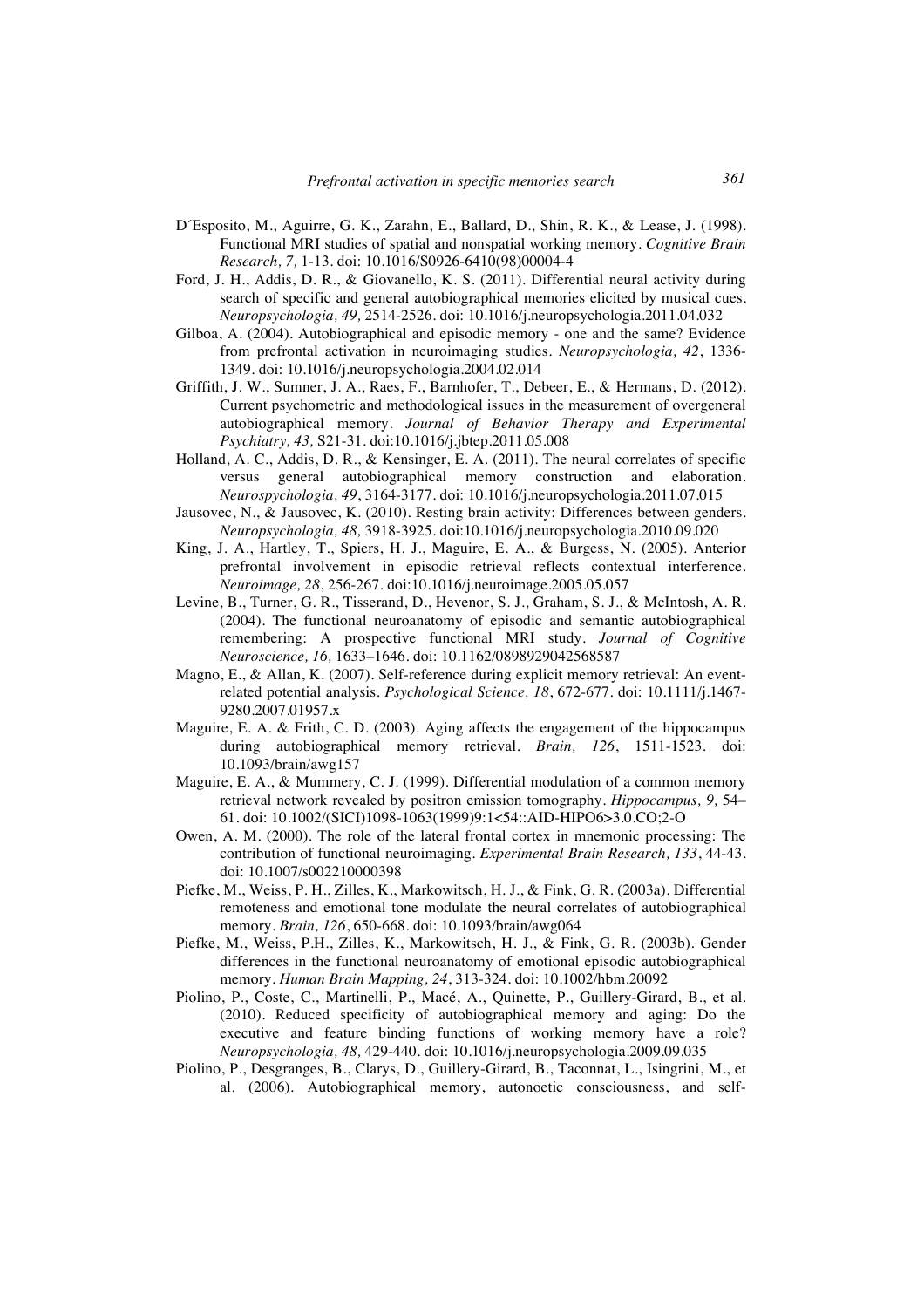perspective in aging. *Psychology and Aging, 21*, 510-525. doi: 10.1037/0882- 7974.21.3.510

- Piolino, P., Giffard-Quillon, G., Desgranges, B., Chetelat, G., Baron, J. C., & Eustache, F. (2004). Re-experiencing old memories via hippocampus: A PET study of autobiographical memory. *Neuroimage, 22*, 1371-1383. doi: 10.1016/j.neuroimage.2004.02.025
- Ros, L., Latorre, J. M., & Serrano, J. P. (2010). Working memory capacity and overgeneral autobiographical memory in young and older Adults. *Aging, Neuropsychology, and Cognition, 17*, 89-107. doi: 10.1080/13825580903042650
- Spillers, G. J. & Unsworth, N. (2011). Variation in working memory capacity and temporal-contextual retrieval from episodic memory. *Journal of Experimental Psychology, 37*, 1532-1539. doi: 10.1037/a0024852
- St. Jacques, P. L., Kragel, P. A., & Rubin, D. C. (2011). Dynamic neural networks supporting memory retrieval. *Neuroimage, 57*, 608-616. doi: 10.1016/j.neuroimage.2011.04.039
- Sumner, J. A. (2012). The mechanisms underlying overgeneral autobiographical memory: An evaluative review of evidence for the CaR-FA-X model. *Clinical Psychology Review, 32*, 34-48. doi: 10.1016/j.cpr.2011.10.003
- Summerfield, J. J., Hassabis, D., & Maguire, E. A. (2009). Cortical midline involvement in autobiographical memory. *Neuroimage, 44,* 1188-1200. doi: 10.1016/j.neuroimage.2008.09.033
- Unsworth, N. (2009). Individual differences in self-initiated processing at encoding and retrieval: A latent variable analysis. *The Quarterly Journal of Experimental Psychology, 62*, 257-266. doi:10.1080/17470210802373092
- Uzer, T., Lee, P. J., & Brown, N. R. (2012). On the prevalence of directly retrieved autobiographical memories. *Journal of Experimental Psychology, 38*, 1296-1308. doi: 10.1037/a0028142
- Williams, J. M. G. (2006). Capture and rumination, functional avoidance, and executive control (CARFAX): The processes that underlie overgeneral memory. *Cognition & Emotion, 20*, 548-568. doi: 10.1080/02699930500450465
- Williams, J. M. G., Barnhofer, T., Crane, C., Hermans, D., Raes, F., Watkins, E., & Dalgleish, T. (2007). Autobiographical memory specificity and emotional disorder. *Psychological Bulletin, 133,* 122-148. doi: 10.1037/0033-2909.133.1.122
- Williams, J. M. G. & Broadbent, K. (1986). Autobiographical memory in suicide attempters. *Journal of Anormal Psychology, 95,* 144-149. doi: 10.1037/0021- 843X.95.2.144
- Williams, M. D., & Hollan, J. D. (1981). The process of retrieval from very long-term memory. *Cognitive Science, 5*, 87-119. doi: 10.1207/s15516709cog0502\_1